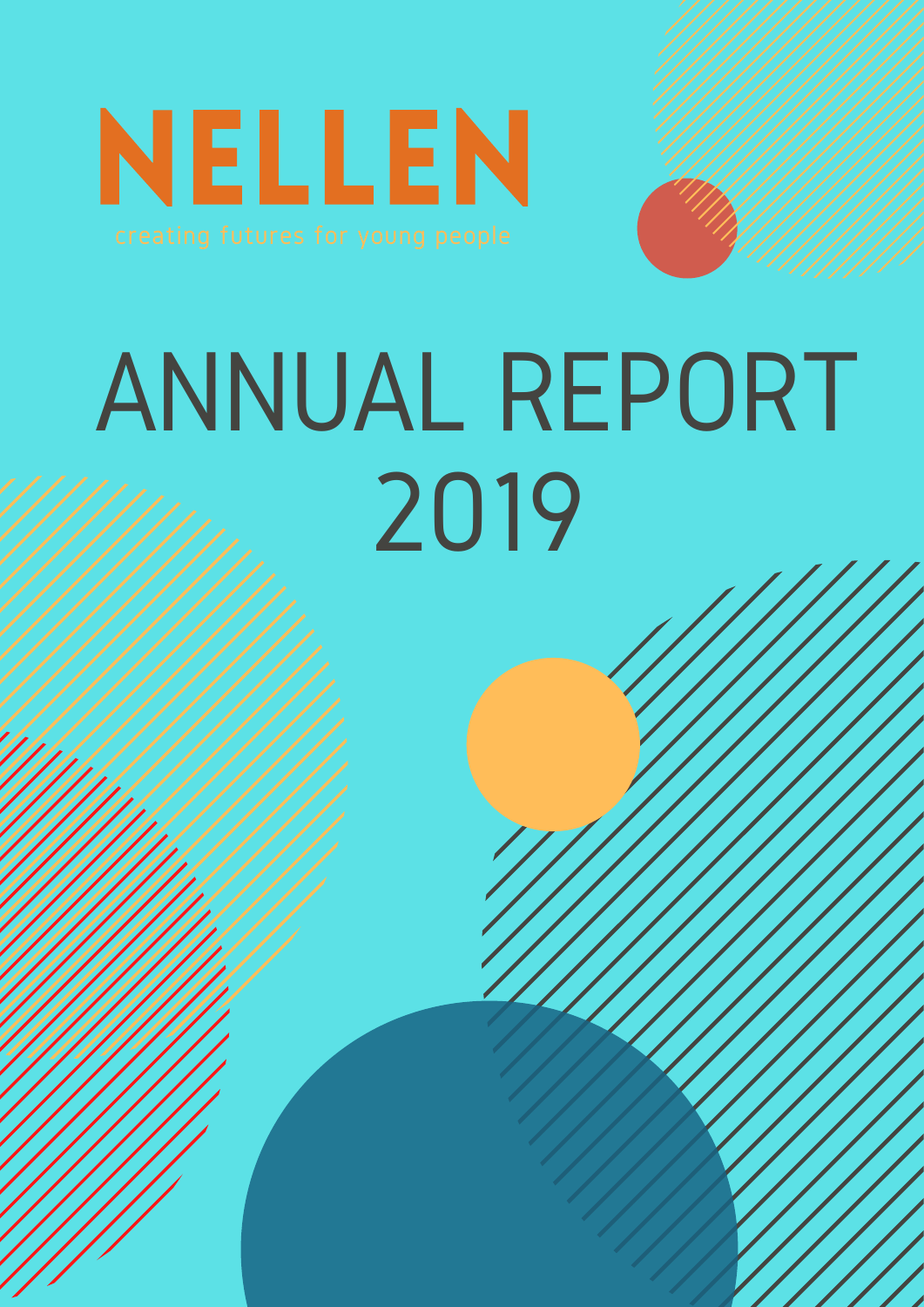### NORTH EAST LOCAL LEARNING AND EMPLOYMENT NETWORK INC. (NELLEN)



#### **Our Vision**

All young people are valued in our community

#### **Our Mission**

To facilitate diverse opportunities for young people to be the best they can be

Level 3/ 111-113 Hume St, Wodonga, Vic 3690 02) 6056 0966 W: www.nellen.org.au

E: administration@nellen.org.au



https://www.facebook.com/NELLEN2016/

https://twitter.com/NELLEN2016

https://www.instagram.com/nellen2016/

Throughout 2019 NELLEN's members received a monthly e-newsletter, distributing best practice information about Education, Employment and Community projects and programs, and sharing upcoming training opportunities and events. You can see archived editions of the newsletter here: https://www.nellen.org.au/resources-2/newsletters/

If you would like to join NELLEN, please complete an application form, which can be obtained from our website, https://www.nellen.org.au/membership/.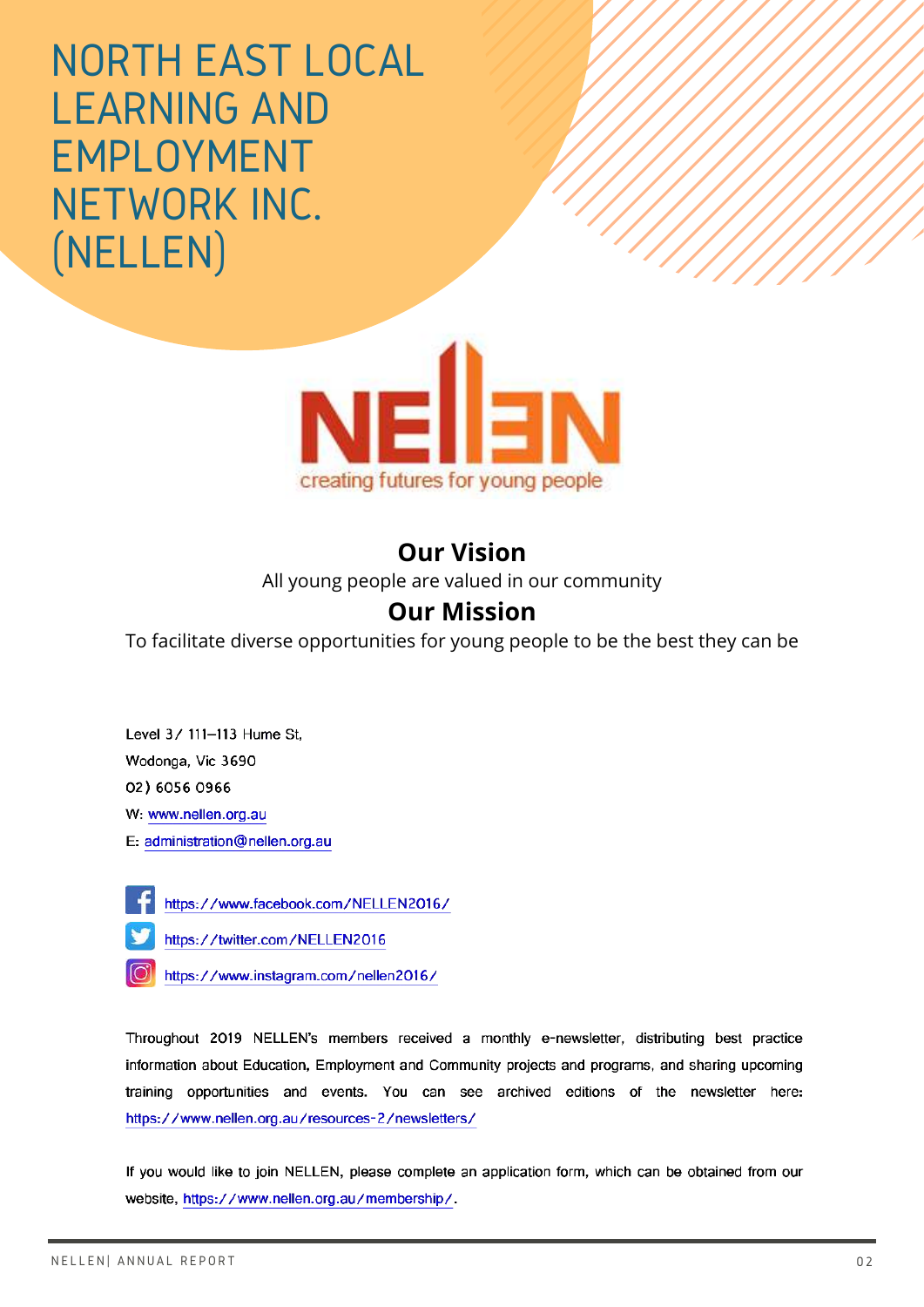# CHAIR'S REPORT



Mark Cottee NELLEN Chair

*"We're not in Kansas anymore, Toto"*

My first run as the Chair of NELLEN could not have come at a more interesting time. Over the past several months we have a lot of phrases come into existence and often repeated, 'unprecedented' being one of the most common. Despite the challenges being felt by one and all, NELLEN continues to deliver on its program goals and outcomes.

BILLION In 2019 I accepted the role of Chair to build on the great work that my predecessors had established with a particular focus on streamlining our internal process, particularly in terms of strategic planning and operations. The deliberate intent to focus on our strategic directions and the role of our board sub-committees to improve our efficiencies is now delivering in terms of pro-active engagement rather than reactive approaches in reaching our goals. With this in mind I would like to highlight the following. I am pleased by the direction of the relationship with the state government and role the LLENs play in their overall youth strategy.

However, I am more excited by the fact that NELLEN continues to expand its operations outside of one single stream of funding. I am enthused by the hard work of the board operating within a refreshed cohesive teamwork. We have had several dedicated sessions to team building, strategic planning and governance over the past year and I extend a big thanks to the board. Not only for their insightful direction, advise and commitment to the NELLEN mission, but also for that dedication in trying times.

It has a been both a pleasure and humbling experience to work with such an incredibly respectful, resourceful and professional team. I am delighted by the launch of a new strategic plan for NELLEN. Fully understanding that this needs to be a living breathing document, I anticipate that the guidance it will provide to our CEO, staff and supporting members can only help give stability within a future of uncertainty. On behalf of the board I would like to take this opportunity to formally thank our CEO and staff for all their hard work and resilience over the past twelve months.

To all our members, partners, sponsors, and supporters, I hope you find the following report heartening and I look forward to another year of continued improvement. Be well and stay safe.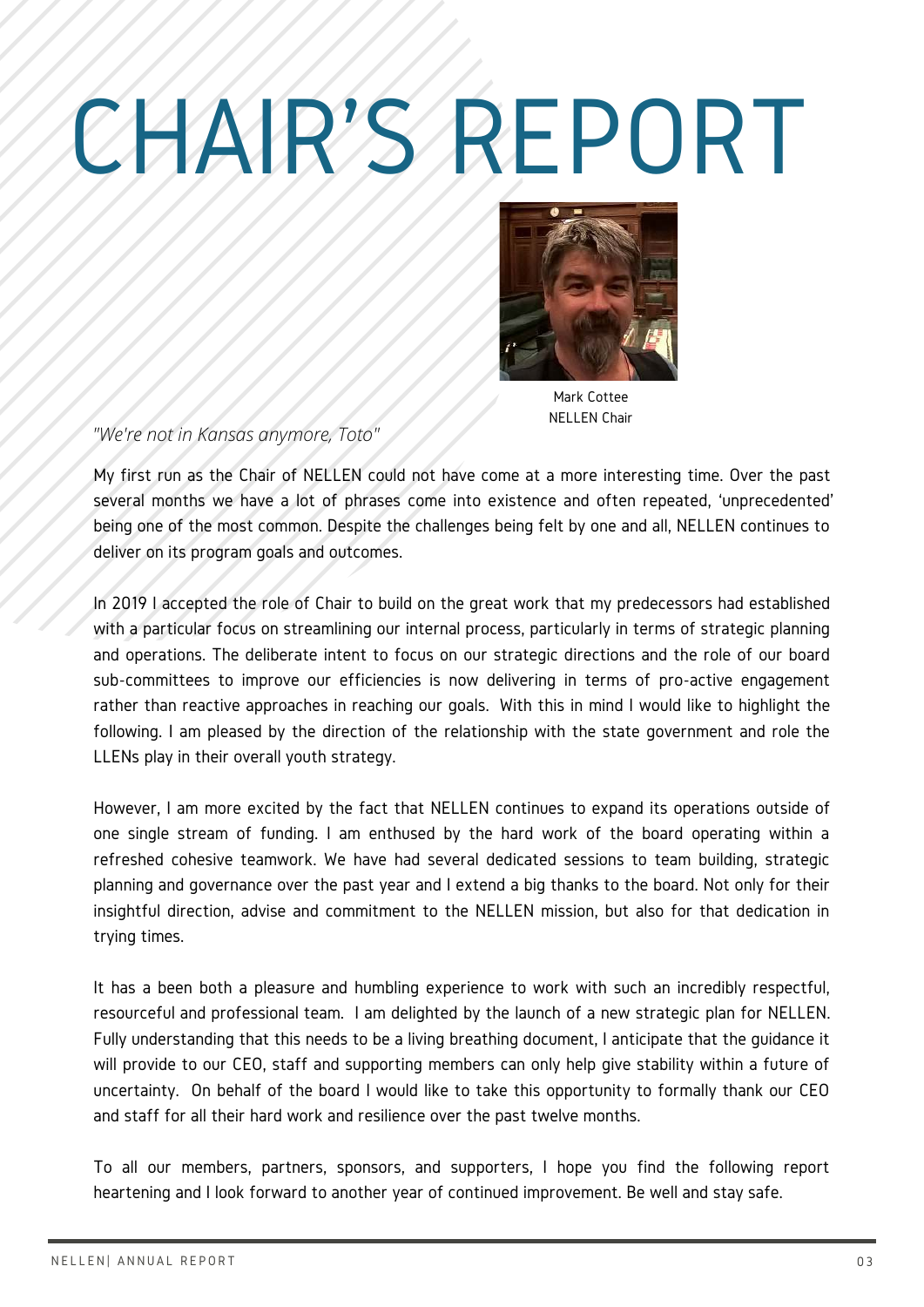## CEO'S REPORT



Bev Hoffmann NELLEN CEO

schools, agencies, businesses and local governments.<br>. NELLEN's work in 2019 seems a distant memory but, increasingly, I'm encouraged to discover how that work has set NELLEN on a strategic path to meet the demands created by the extraordinary events of 2020, and the ongoing impacts these will have on our region's young people,

The initiation of the Workforce Development Project, the completion of the consultations and review for There Is Capacity, the commencement of our NDIS Employment Support program, a successful funding application to initiate employment support for newly arrived refuge young people, and the continued growth of the Structured Workplace Learning program all directed our attention to what skills, assistance and encouragement young people need in order to make that transition from education into employment.

Our staff numbers swelled as each of these projects and programs got started. We commenced researching regional statistics and services, and engaged with some of the most disadvantaged, exploring locally available supports and mentoring mechanisms. The upshot of this activity and consultation is that NELLEN is well equipped to guide our young people into employment and further education opportunities in spite of the emerging and, at times, overwhelming barriers.

Throughout 2019, staff developed their skills and knowledge of the region's circumstances, regularly visiting our outlying regional communities, and built a strong regional network that has enabled the delivery of each project and program outcomes.

Please enjoy reading about the work NELLEN delivered in 2019, the year that will eternally be remembered as PC – pre-COVID.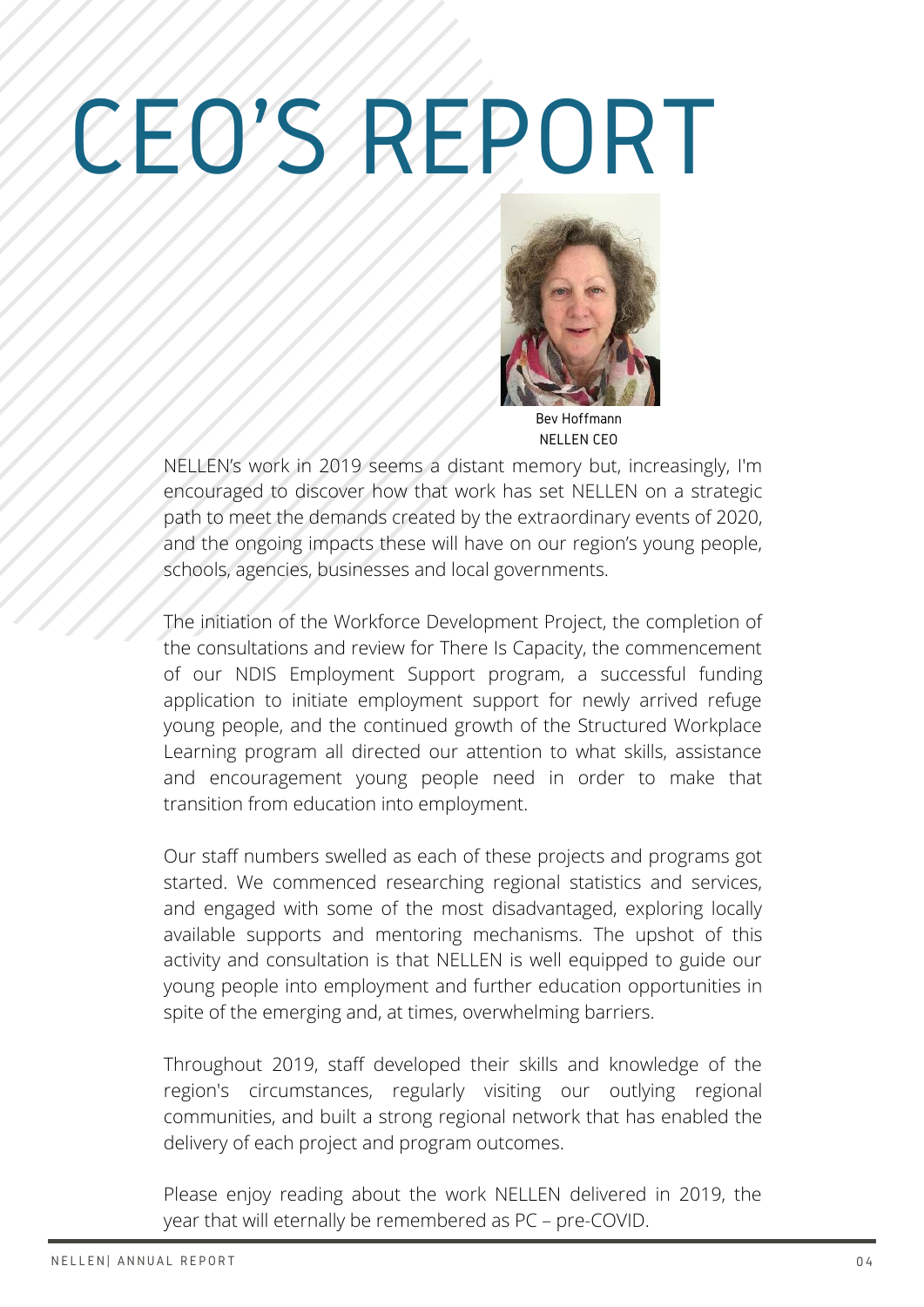# 2019 BOARD MEMBERS



Dr. Anne Ryan - on leave from Feb-Dec



Brett Bament - Treasurer



(Deputy Chair Jan-June Acting Chair June-Aug)



Graeme Sayer - resigned June (Chair Jan-June)



Jenny Gordon

Louise Lowe



Vern Hilditch



Dr. Kaye Harris Deputy Chair June-Dec



Warren Mirtschin



Bernie Boulton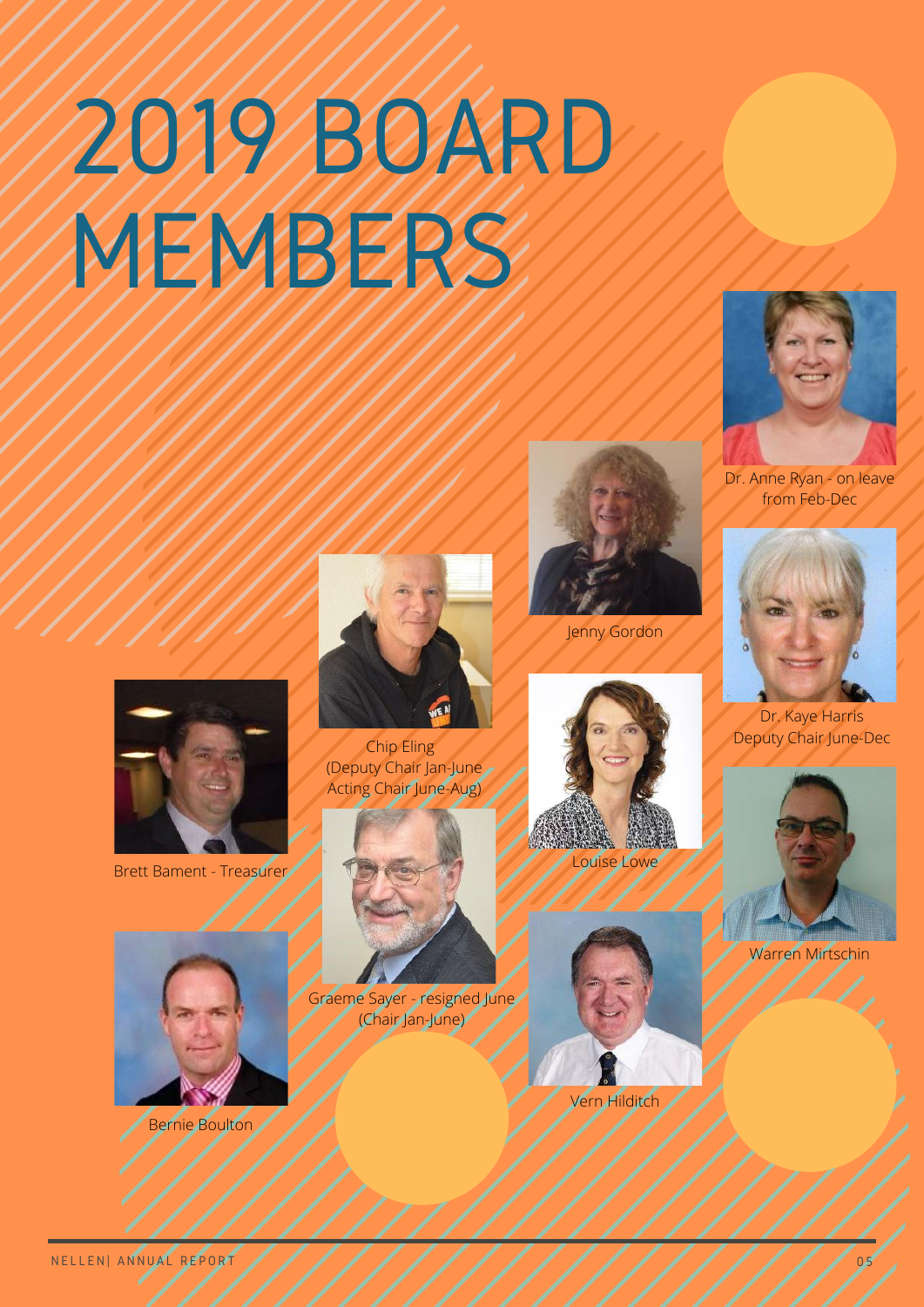# 2019 STAFF

## Organisation Staff

DEANNE TANNER Operations Manager - Nov-Dec

KIRSTI LONI Operations Officer - Feb-Nov

MARK WILLIAMSON Operations Manager - Jan-Feb

NAOMI PETERS Communications Officer

## Project/ Program Staff

BILLY MUNRO – Jan-Aug SWL School Liaison Officer

DAN GIBBS ESTeam Support Worker – Team Leader Structured Workplace Learning (SWL) Marketing and Promotions Officer

EMMA-LEIGH BLAKE Jan-Dec NDIS Support Officer

JULIE ALDOUS Workforce Development Industry Education Liaison Officer

KRISTIN KEMP Project Administration Officer

LUCIE WALLIS – Jan-Oct Workforce Development – Health Industry-Education Liaison Officer

MELISSA BELL Research Officer

NORM MADDEN Workforce Development Project Manager

SUE BRUNSKILL – Apr-Dec Workforce Development – Horticulture Industry-Education Liaison Officer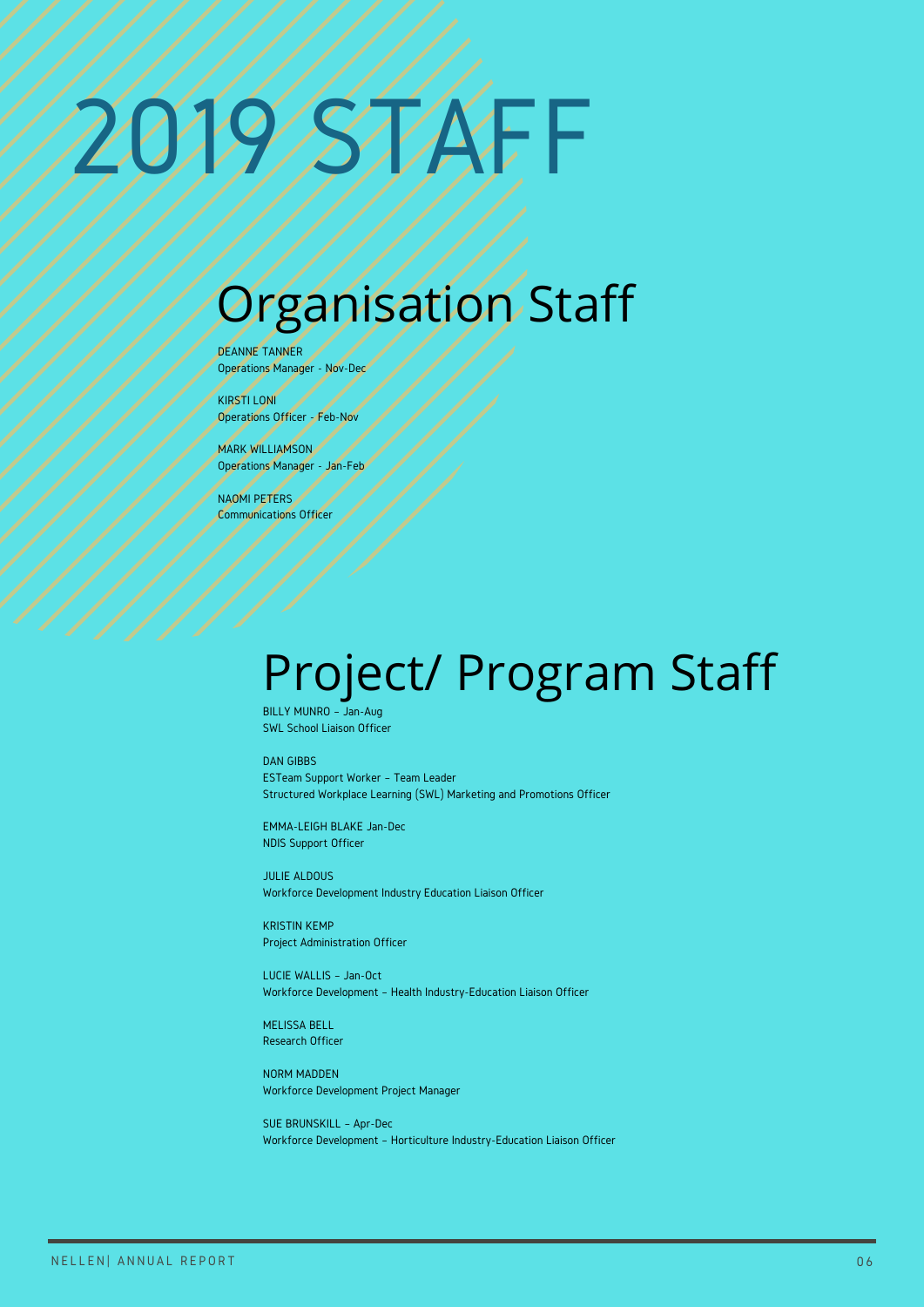# PROJECTS/PROGRAMS

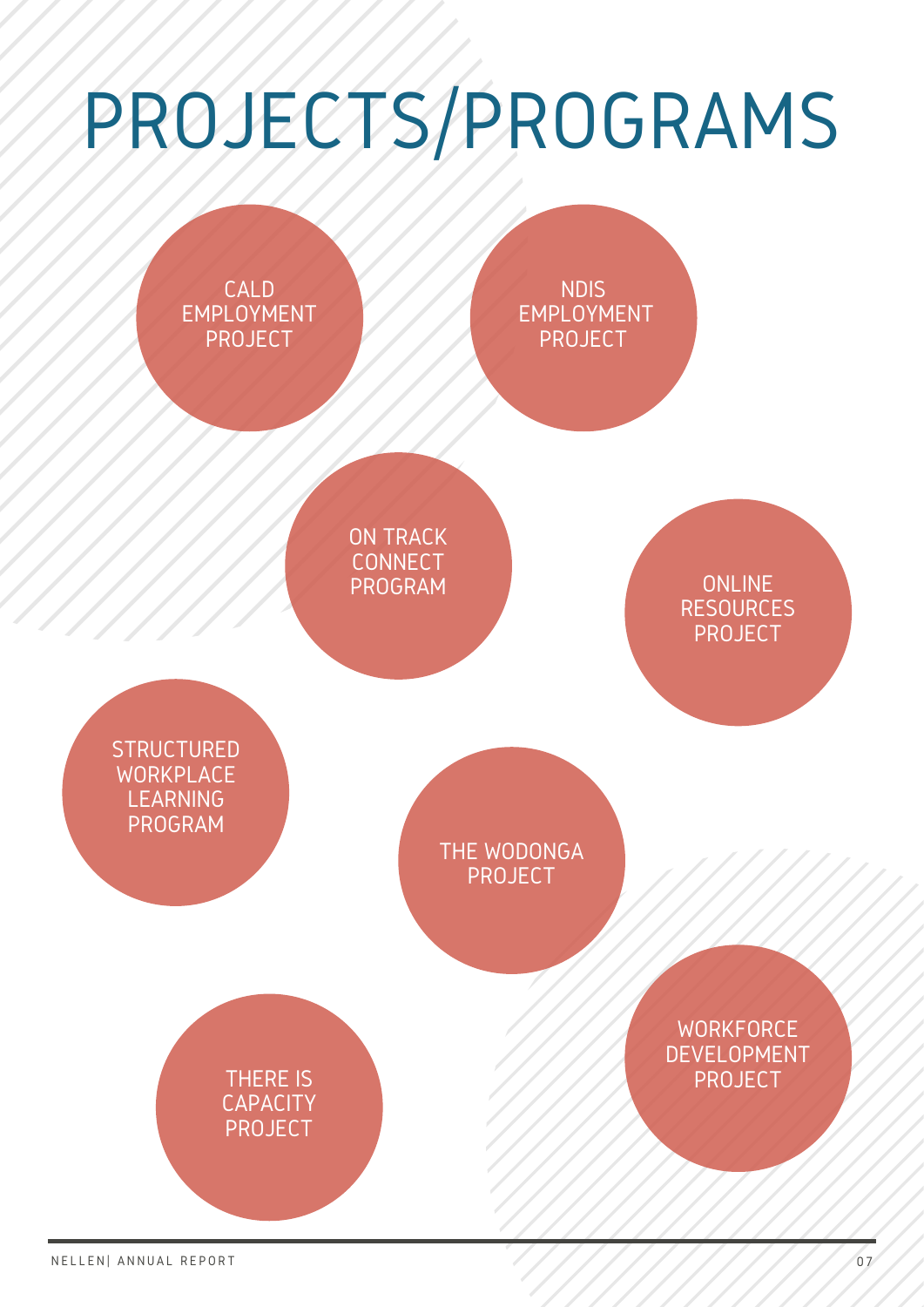#### Keys to Unlocking our Future

CALD EMPLOYMENT PROJECT

Keys to Unlocking our Future will develop local partnerships that deliver an employment program targeting the specific needs of the culturally and linguistically diverse, migrant and refugee community in Wodonga. The project will employ a part-time coordinator from January 2020 and aims to increase the collaborative response to young peoples needs as they exit Year 12 and commence job-seeking or job-creating activities.

The project is funded by the Department of Premier and Cabinet with the funds held by the Rural City of Wangaratta. Consultations with stakeholders commenced in September 2019 with participants including the Albury-Wodonga Ethnic Communities Council and the Albury Wodonga Volunteer Resource Bureau. The project's objective is to deliver the model's employment support program over a six-month period in 2020, with evaluation and report recommendations to be finalised in September 2020.

#### ESTeam - Employment Support Team

NELLEN's Employment Support initiative provides individual assistance to young people living with a disability aged 17 to 25 years who are transitioning from secondary schooling into employment. The introduction of the NDIS and, specifically, School Leaver Employment Supports (SLES) funding has enabled NELLEN to expand into the provision of one-on-one guidance for the most vulnerable young people in our community. The nature of our registration means we can support young people who have self- or agency-managed packages that results in these young people 'finding and keeping a job.

Our client work in this space began when NELLEN introduced a 'support team' approach and undertook its first Service Agreement in August 2018. Throughout 2019 the Employment Support Team (ESTeam), comprising Dan Gibbs, Emma-Leigh Blake and Kristin Kemp, offered clients the choice to work with male or female employment support workers. The client group grew from one to four clients with all four clients having had successful outcomes by the end of the year, either in the workforce or in training. With one client continuing into 2020, the ESTeam is looking forward to growing its client base and continuing to build networks.

Over the course of the year, the team promoted the employment support initiative by attending several local careers events held at Wodonga TAFE including the Wodonga Jobs Fair: Careers in Disability day in May, and Work ConnectED, Albury-Wodonga's hands-on careers event, in October. The team also attended meetings held by the Albury Wodonga Autism Community of Practice, presenting at a meeting on Employment and Autism in July; and were available to speak to Year 10 to 12 students and their families at Belvoir Special School's Post School Expo in August.

This employment support initiative is the most obvious indicator of NELLEN's mission 'to facilitate diverse opportunities for young people to be the best they can be.'

#### ESTEAM NDIS EMPLOYMENT SUPPORT PROJECT



Kristin Kemp, Dan Gibbs. Emma-Leigh Blake

#### ON TRACK **CONNECT** PROGRAM

#### On Track Connect

On Track is a Victorian Government initiative, launched in 2003, which is designed to ensure that young people are on a pathway to further education, training or employment after leaving school.

In late May each year, On Track surveys young people who left schools or other training organisations from Years 10-12 in the preceding year. The survey is designed to provide information on post-school destinations, and to identify young people not in education, training or full-time employment. This data provides a better understanding of outcomes from education as well as assisting the government to improve pathways planning both centrally and at the local level. Data on destinations is also published annually on a school by school basis. On Track Connect, as part of On Track, aims to assist those young people who have left school and, at the time of the survey, are not studying or in full time work.

Local Learning and Employment Networks (LLENs) managed the implementation of On Track Connect from its inception until 2009. Their role was to set up appropriate referral arrangements to provide advice to young people requesting further assistance about options for re-engagement with education, training or employment. LLENs also reported outcomes of the On Track Connect process back to the Department of Education and Training (DET).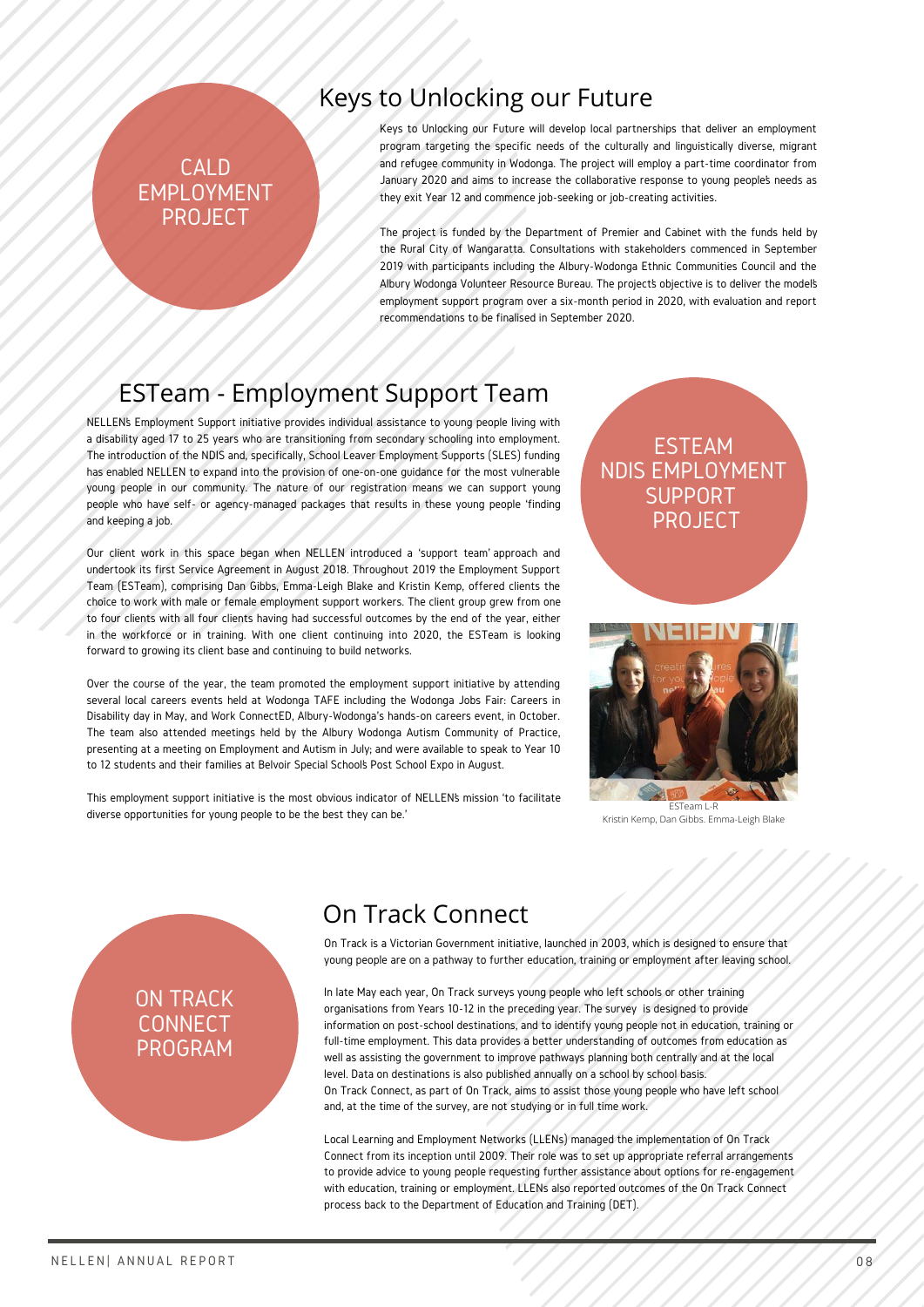#### Online Resource Project

During 2019, NELLEN explored an opportunity to collate and present regional data, and gather information about the services, programs and projects operating in our four local Government areas. This project is not yet completed but below is a sample of the collected data.

#### ONLINE RESOURCE PROJECT



Reference: Child and Youth Mental Health Victorian Auditor‐General's Report https://www.parliament.vic.gov.au/file\_uploads/050619-Youth-Mental-Health\_zbR3N9gg.pdf

#### Structured Workplace Learning (SWL)

NELLEN's Structured Workplace Learning (SWL) program connects Years 10, 11 and 12 students across our service region to work placement opportunities offered by local employers. SWL is available to school students undertaking a Vocational Education and Training (VET) program as part of their VCE or VCAL studies, including School Based Apprenticeships and Traineeships (SBATs). The 31 Statewide Local Learning and Employment Networks have been funded by the Department of Education and Training to facilitate student access to SWL placements and SBATs that are tailored to local priorities and employment opportunities. SWL opportunities are shared direct to teachers via the Statewide Portal, an online database and referral point.

SWL enables students to integrate on-the-job experience with secondary study. The program seeks to develop workplace skills, provide practical application of industry knowledge, enable achievement of some learning outcomes, and improve employment opportunities.

NELLEN's SWL team seeks to offer support and placement to those most in need, working with students with various complex challenges and those identified as at risk of disengaging. In 2019 our team focused more on working with disadvantaged and hard-to-place students with visits made to schools and business in rural communities. The team arranged and supported meaningful SWL placements for students across our service region in a variety of industries. In addition, the SWL team introduced motivational interviewing with students one on one to build their employability skills ready for placements, and this approach will continue in 2020.

During 2019, the SWL team also attended several local careers events including the Hands On Trades Career Expo, held at Winton Motor Raceway in May, and Work ConnectED, Albury-Wodonga's hands-on careers event, held at Wodonga TAFE in October. In July it was great to be involved in the Be a Force for Good info session involving Victoria Police and Year 11 and 12 students from several local schools. A team from Victorian Police spoke to students about the application process, career opportunities and their personal experiences within the police force, and students were then challenged to test their fitness with some entry-level exercises.

NELLEN continues to support the VET in Schools Network, which was established for our region in December 2018. With quarterly meetings facilitated by NELLEN, the initiative partners schools and training organisations to support and strengthen VET in Schools provision across our region.

NELLEN's SWL Facebook page: https://www.facebook.com/NELLENSWL

#### **STRUCTURED WORKPLACE** LEARNING PROGRAM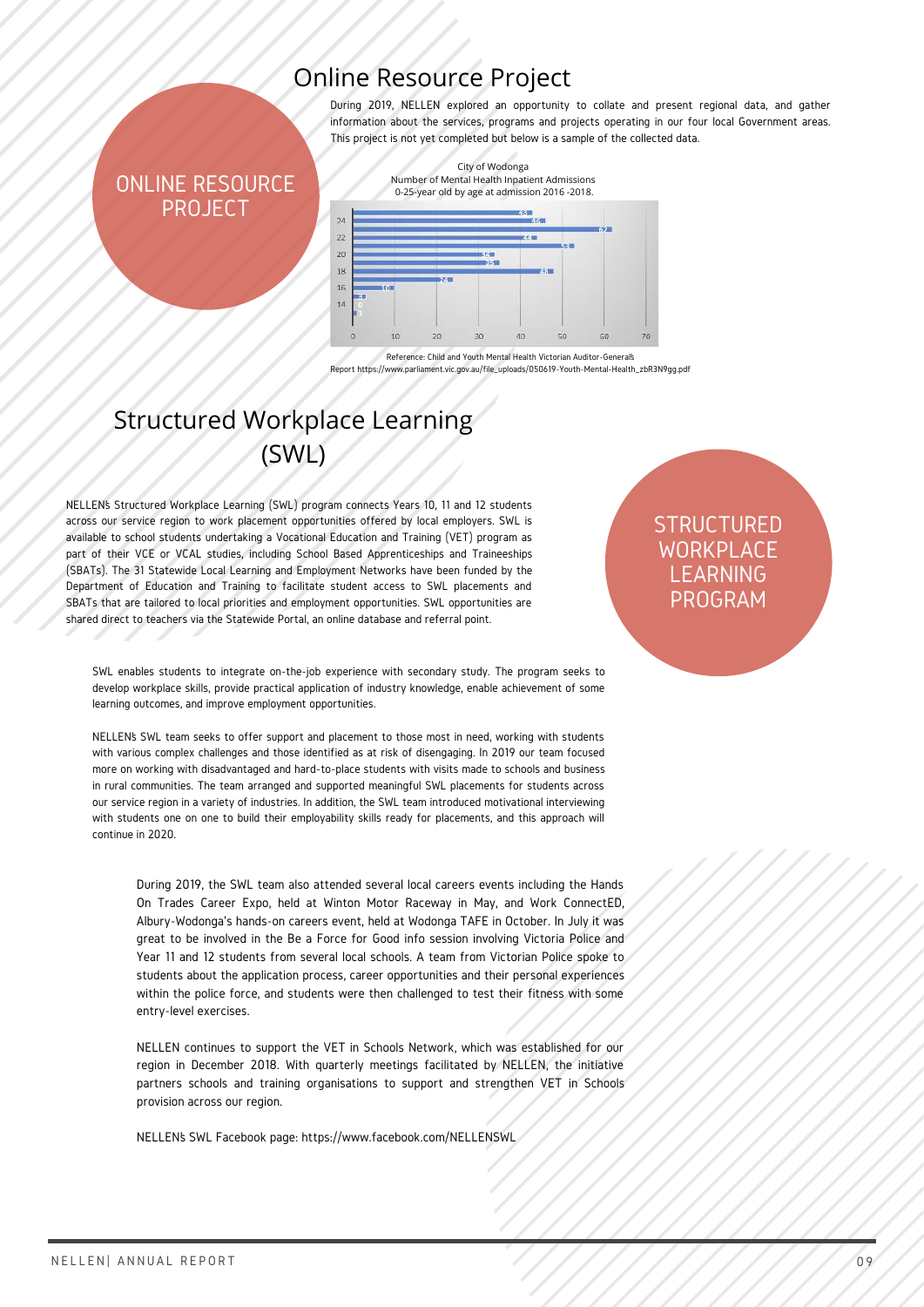#### THE WODONGA **PROJECT**

#### The Wodonga Project

The Wodonga Project is working to address social and educational disadvantage in schools by providing a coordinated response for young people identified to be at risk of homelessness or disengagement from education. It is doing this by implementing the successful Community of Schools and Services (COSS) model, which is achieving significant outcomes for young people in Geelong, now regularly identified as The Geelong Project, and being established in several sites across Australia including a sister project in Albury coordinated by YES Unlimited. The COSS model is grounded in systems change and data-driven early intervention practice, with strong collaboration between participants.

Key participants include Junction Support Services, Gateway Health (including School Focused Youth Service and headspace Albury Wodonga), North East Child & Adolescent Mental Health Service, Upper Murray Family Care, Wodonga Middle Years College (WMYC), Wodonga Senior Secondary College (WSSC), the Victorian Department of Education and Training, the Victorian Department of Health and Health Services, and NELLEN.

NELLEN's involvement in the Wodonga Project, which is guided by the successful work of Professor David MacKenzie, began with the facilitation of discussions to gauge stakeholder interest in September 2018. Planning and delivery of the Wodonga Project continued into 2019 with further funding applications and the implementation of the research and development stages. In March a working group was formed with Gateway Health, headspace Albury Wodonga, Junction Support Services and NELLEN all committing finance to the project. In May NELLEN was awarded three years of funding by Wodonga City Council, via the Community Impact Partnership Program, for the delivery of Stage Two of the implementation of The Wodonga Project. The following month Junction Support Services was ratified as the Lead Agent, and recruitment began for a Wodonga Project Coordinator. In October representatives from WSSC, WMYC, Gateway Health and Junction Support Services attended a Community of Schools and Services Forum held in Geelong.

The year ended with the Wodonga Project transitioning from the research and development phases into the implementation phase, culminating in the appointment of Rachel Habgood as Project Coordinator. Early in 2020 it is intended that a localised pilot model will be implemented into Wodonga Middle Years Colleges—Huon and Felltimber campuses, Wodonga Flexible Learning Centre and Wodonga Senior Secondary College.



#### There Is Capacity

Funded by the Victorian Women's Trust and in partnership with Women's Health Goulburn North East, There Is Capacity (TIC) is a scoping project that has identified the educational, vocational, formal and community supports available to women living with disability transitioning from education into employment in the Wodonga region.

As Stage One of a longer-term project, TIC consulted with the key stakeholders, researched suitable programs, and identified systemic trigger mechanisms that ensure women living with disability have access to coordinated support during the important transition from secondary education to employment. Facilitated by Projectura, two workshops with local women with disability were held—one at Belvoir Special School and one at Wodonga TAFE. NELLEN received the TIC Stage One Report in August 2019.

Working with Karina Bonnitcha, from Projectura, City of Wodonga staff Anthea Maher and Annie Hooper, and National Disability Coordination Officer Mark Cottee, TIC has developed a framework for a sustainable network of women who will, in Stage Two of the project, assist young women living with disability into employment opportunities by providing community mentoring support.

#### THERE IS **CAPACITY** PROJECT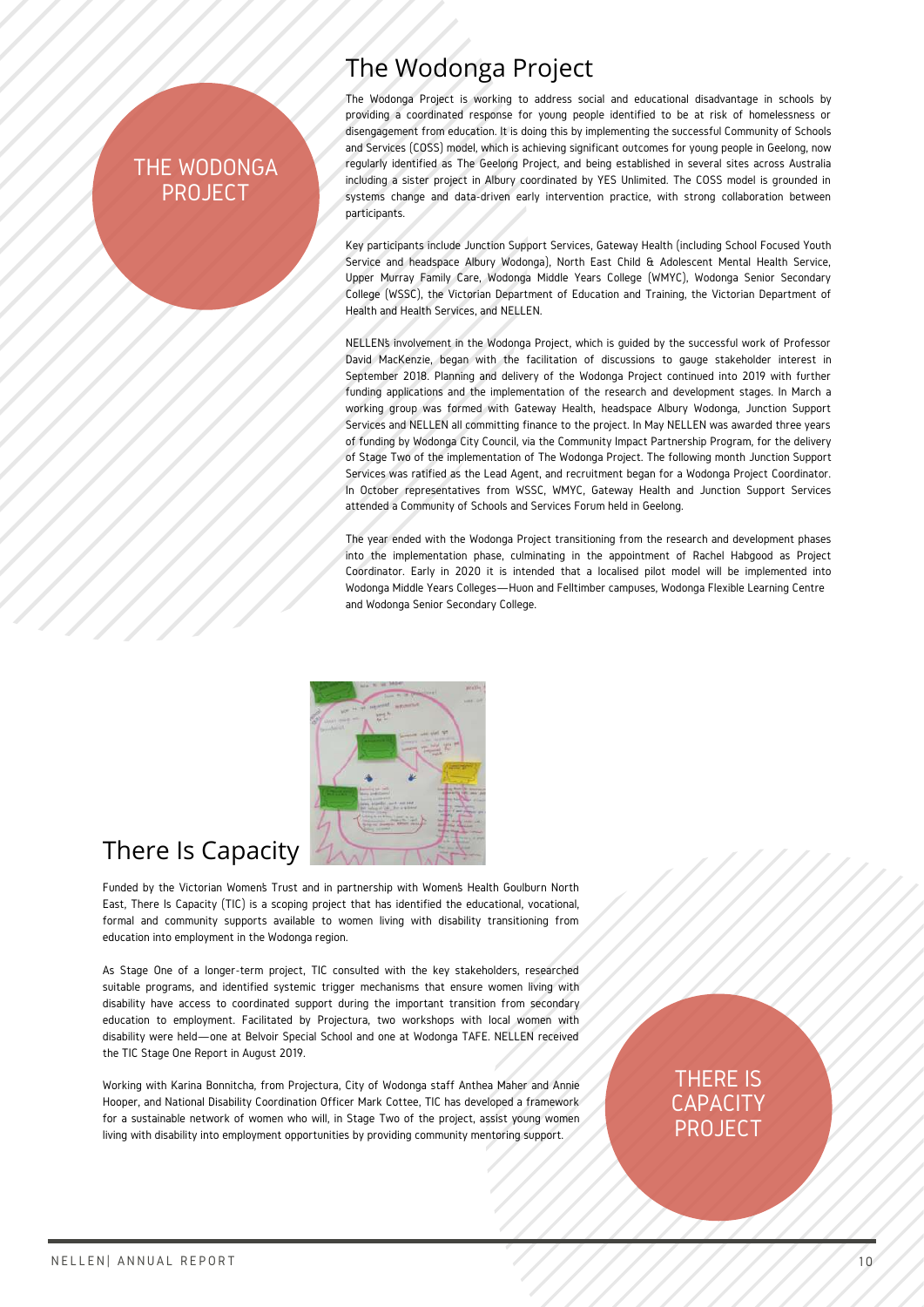#### **WORKFORCE** DEVELOPMENT PROJECT

#### The Workforce Development Project

The Workforce Development Project (WDP) expands on a Year 9 Agriculture/Horticulture pilot program developed and delivered at Mansfield Secondary College. Commencing in 2009, it is now an integrated part of the school's curriculum. The program addressed the need for a sustainable agriculture workforce by recruiting Year 9 students into agricultural careers through early contact with employers, such as farmers, then offering an enrolment into relevant Vocational Education and Training (VET) certificates presented by a local TAFE provider.

From July 2018 to June 2022, WDP will introduce this program, colloquially referred to as 'the Mansfield Model', into 24 education sites in the Ovens Murray region, concurrently extending the students industry experiences into the Health Care / Social Assistance sector. To deliver the project, NELLEN and NE Tracks Local Learning and Employment Network recruited an experienced and insightful team including the creator of the Mansfield Model, Julie Aldous. Under the guidance of Project Manager Norm Madden, the team in 2019 also included Lucie Wallis and Sue Brunskill—the Industry–Education Liaison Officers.

Following completion of Stage One (Introduction Phase) at the end of 2018, the project entered the first year of the Implementation Phase (Stage Two), which is marked by the liaison and coordination activities that engage education sites, business partners and Year 9 students. In Semester 2 of 2019, the first 20 students commenced in the projects program. These Year 9 and 10 students from Tallangatta Secondary College studied Certificate II in Agriculture with Wodonga TAFE visiting the school to deliver training. In addition, groups of students from Years 8 to 10 participated in industry workshops held on local farms from late 2018 and throughout 2019 including students from Corryong College, Mt Beauty Secondary College and Wodonga Middle Years College (WMYC). Towards the end of 2019, a group of Year 9 WMYC students participated in a Health workshop at Gateway Health Wodonga.

The WDP team thanks business owners and staff from industry, health services and education sites who have given their time and expertise to help make this project a success. The projects success is also heavily intertwined with government policy for schools and the VET sector, ideally with both education streams working more closely together. The project has two industry advisory groups, one for each sector, and a State Government interdepartmental group. These three key advisory bodies meet quarterly, and the project will deliver annual dashboard evaluation reports for distribution.

To improve the visibility of the WDP, marketing materials and a promotional video were developed in 2019 with the project being rebranded as 'What's it REALLY like… Matching learning with jobs: Certificate II @ Year 9'. The promotional video, titled 'Year 9 Certificate II in Agriculture: Mansfield Secondary College', showcases the prototype upon which the project is based and highlights the engagement of students and farmers. You can view the promotional video as well as the projects 2019 Annual Report on the WDP web page.

WDP Facebook page: https://www.facebook.com/WorkforceDevProject



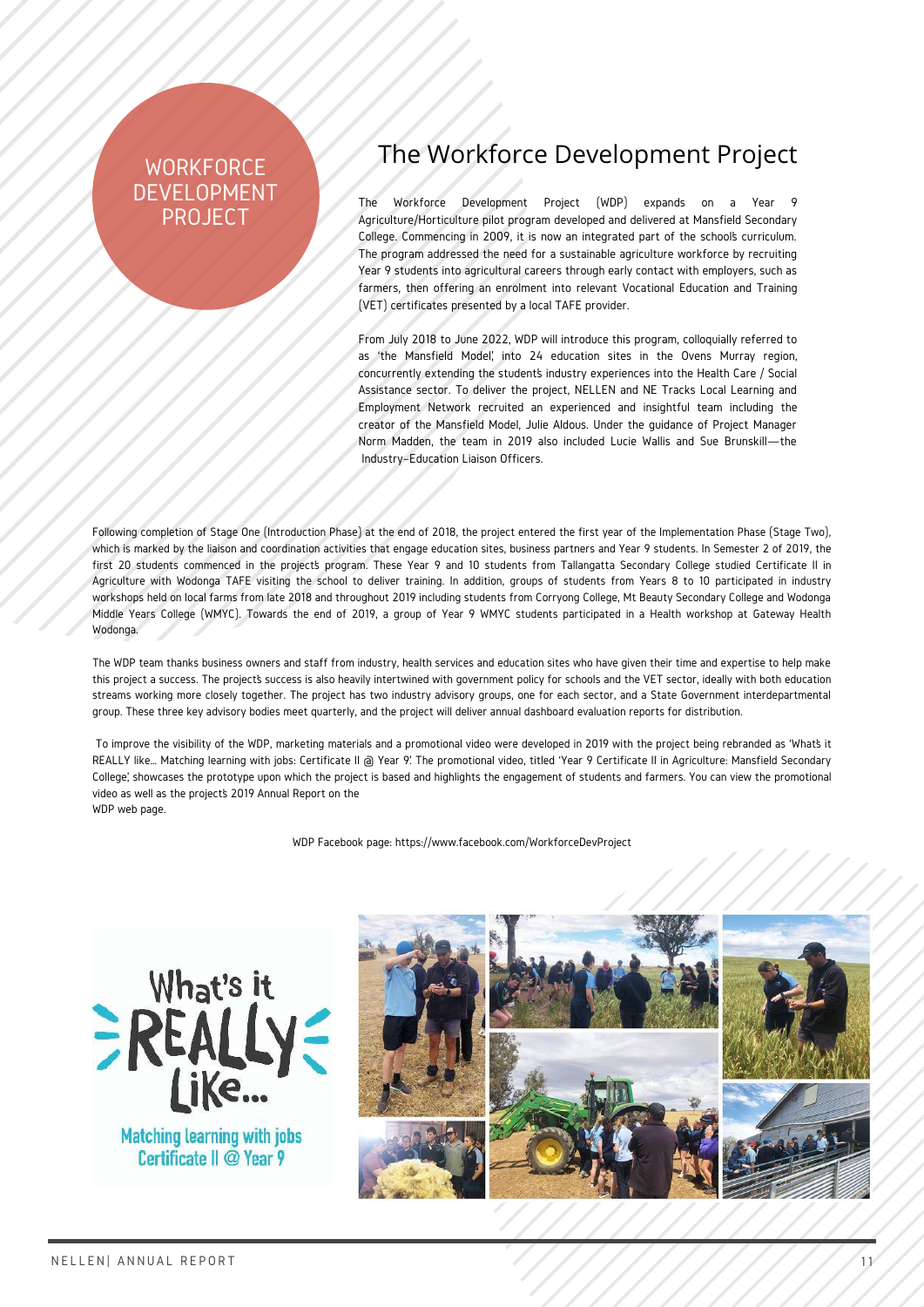#### WODONGA KOORIE YOUTH NETWORK (WKYN)

#### Wodonga Koorie Youth Network

NELLEN provides support to the Wodonga Koorie Youth Network (WKYN) through a financial auspice arrangement. WKYN is a group of local young Aboriginal people aged 12–25 years who get together with each other, do fun activities and discuss issues that are important to them. The group was established in 2017 following the BLACKOUT Wodonga Aboriginal youth gathering hosted by the Koorie Youth Council in partnership with Wodonga Aboriginal Network the previous year. WKYN's achievements throughout 2019 include launching their Action Plan 2019–2022 in March, providing presenters for the 8th SNAICC National Conference in Adelaide in September, and winning the Children and Youth Award at the Victorian Department of Justice and Regulation Awards in December.



#### NELLEN champions speak—The challenge of adult life'

In 2019 NELLEN published two blogs, 'NELLEN champions speak – The challenge of adult life', written by Sylva Mwala, a 23-year-old young man from a refugee background. In his first blog, published online on 24 May 2019, Sylva introduced himself and described how he was achieving his aspirations while balancing his studies, family life, sport and work. In his second blog, published on 4 September 2019, Sylva wrote about his arrival in Australia three years prior and the interactions that had helped him along the way.

If you know of a young person aged 18 to 25 living in North-east Victoria who might be interested in writing a regular blog for NELLEN's website, charting their progress towards secure employment in their chosen field, please direct them to our blog contributor guidelines on NELLEN's website.

#### **CHAMPION** BLOGGER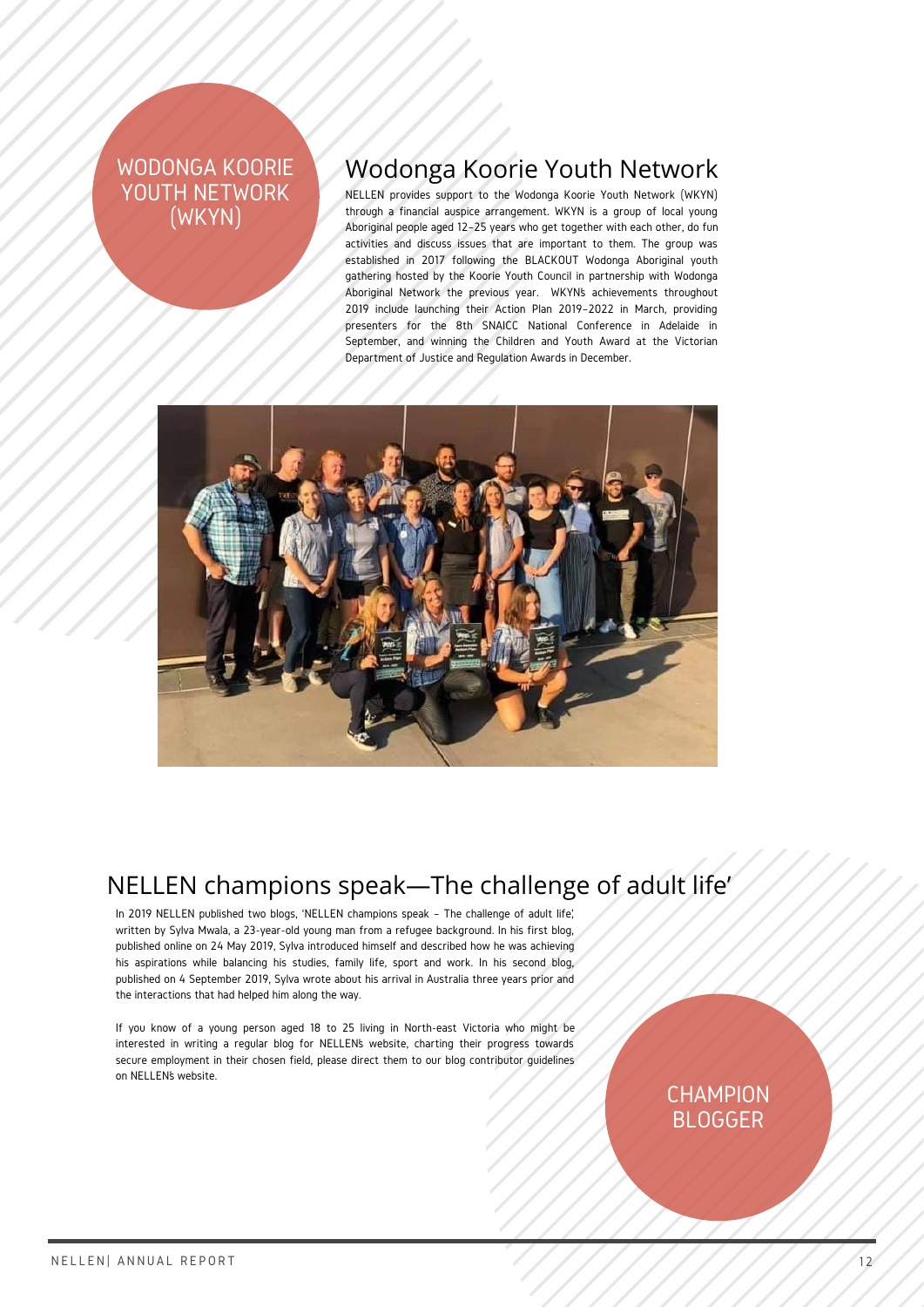





Our partners and key stakeholders

OHNSONSMME

Chartered Accountants | Business Advisors













without whom we could not achieve these outcomes for all young people